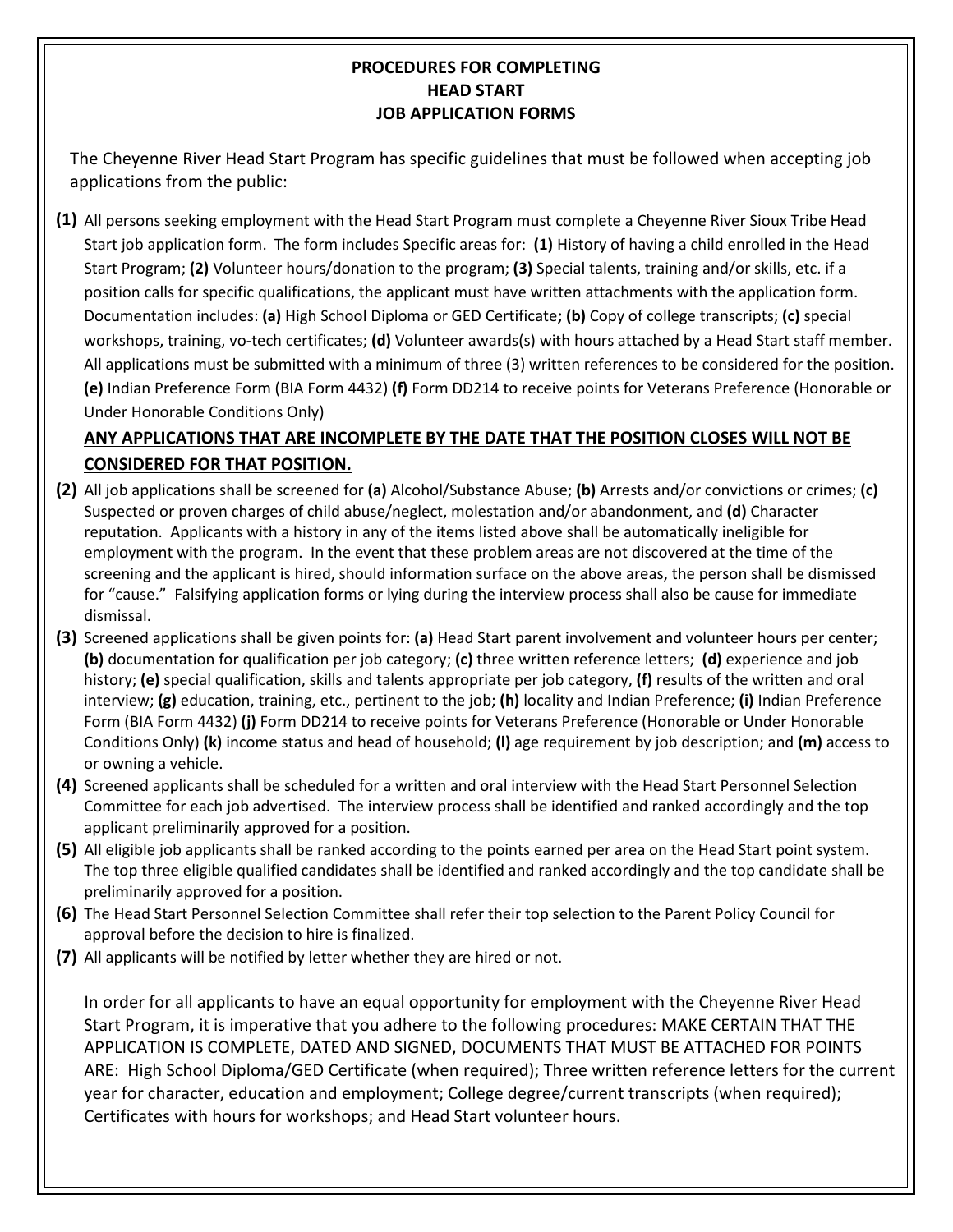## APPLICATION FOR EMPLOYMENT WITH: CHEYENNE RIVER HEAD START PROGRAM P.O. BOX 180 PERSONAL: EAGLE BUTTE, SD 57625

| Name: __________________ |                                                                                                        |         |                                                                                              |                                                                                                      |
|--------------------------|--------------------------------------------------------------------------------------------------------|---------|----------------------------------------------------------------------------------------------|------------------------------------------------------------------------------------------------------|
|                          | (Last)                                                                                                 | (First) |                                                                                              | (Middle)                                                                                             |
|                          |                                                                                                        |         |                                                                                              |                                                                                                      |
|                          | (Street/P.O. Box)                                                                                      | (City)  | (State)                                                                                      | (Zip)                                                                                                |
|                          |                                                                                                        |         |                                                                                              |                                                                                                      |
|                          |                                                                                                        |         |                                                                                              |                                                                                                      |
|                          | citizenship - drivers license, birth certificate, etc.                                                 |         | Are you a U.S. Citizen: YES NO (Please enclose two documents with your application to verify |                                                                                                      |
|                          |                                                                                                        |         |                                                                                              |                                                                                                      |
|                          |                                                                                                        |         | NO                                                                                           |                                                                                                      |
|                          |                                                                                                        |         | Family Income Range: (C)LOW (C)MIDDLE CHIGH Mumber in Household: _______________             |                                                                                                      |
|                          | Do you presently have a child enrolled in our program?   $\vert$   YES                                 |         | <b>INO</b>                                                                                   |                                                                                                      |
|                          | Have you previously had a child enrolled in our program? $\begin{bmatrix} \n\angle \n\end{bmatrix}$ NO |         |                                                                                              |                                                                                                      |
|                          | Are you related to anyone in our employ? $ $ $ $ $ $ $ $ $ $ $ $ NO                                    |         |                                                                                              |                                                                                                      |
|                          | If yes, please state name of person(s) and relationship:                                               |         |                                                                                              |                                                                                                      |
|                          | (Name of Person)                                                                                       |         | (Relationship)                                                                               |                                                                                                      |
|                          |                                                                                                        |         |                                                                                              | Do you have transportation or your own vehicle?   YES   NO Make: _______________ Year: _____________ |
|                          |                                                                                                        |         |                                                                                              | Vehicle Insurance?   YES   NO Which company are you insured through: ______________________________  |
|                          |                                                                                                        |         |                                                                                              |                                                                                                      |

APPLICANT PLEASE NOTE: In order to be considered "eligible" for Head Start employment, our National Head Start policies require that you complete the following form. It must be understood that all information disclosed will be subject to verification by our program.

ALL INFORMATION WILL BE SCREENED AND SHALL BE KEPT CONFIDENTIAL.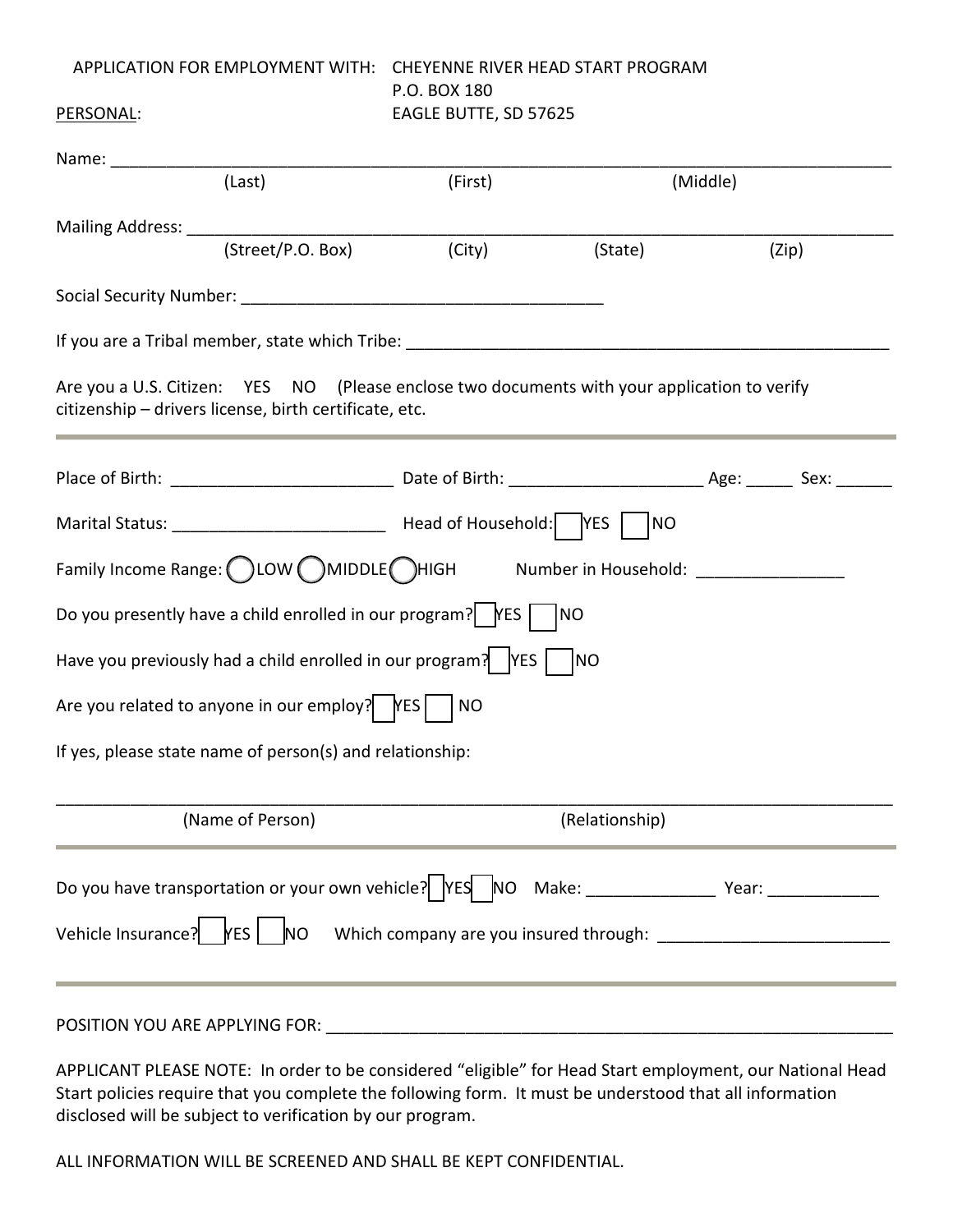#### RECORD OF EDUCATION:

A High School Diploma, GED Certificate and all pertinent transcripts MUST be attached to your application in order to be counted.

| <b>SCHOOL</b>                                         | <b>NAME &amp; LOCATION</b> | NO. YEARS<br><b>COMPLETED</b>                                         | <b>GRADUATE</b>         | <b>DEGREE</b><br><b>ATTAINED</b>    |
|-------------------------------------------------------|----------------------------|-----------------------------------------------------------------------|-------------------------|-------------------------------------|
| <b>ELEMENTARY</b>                                     |                            | ○5○6□7○8                                                              | <b>YES</b><br> NO       |                                     |
| <b>HIGH SCHOOL</b><br><b>OR</b><br><b>GED</b>         |                            | O 9O10O11O12                                                          | <b>YES</b><br><b>NO</b> | <b>YEAR</b><br><b>GRADUATED</b>     |
| <b>COLLEGE OR</b><br><b>COURSE OF</b><br><b>STUDY</b> |                            | O1O2O3O4                                                              | <b>YES</b><br>NO        | <b>LAST YEAR</b><br><b>ATTENDED</b> |
| <b>OTHER</b><br>(Specify)                             |                            | List type of workshops, training, in hours.<br>(Attach Documentation) |                         |                                     |

## PLEASE COMPLETE ALL ITEMS REGARDING PRESENT AND PAST EMPLOYMENT, BEGINNING WITH THE MOST RECENT. USE ADDITIONAL SHEETS IF NEEDED.

| Name and Address of Company | Date Employed: Mo Yr Date Separated ___________ Position Held __________________                                                                                                                                               |  |  |  |
|-----------------------------|--------------------------------------------------------------------------------------------------------------------------------------------------------------------------------------------------------------------------------|--|--|--|
| and type of Business        | Starting Salary __________ Last Salary ___________ Reason for leaving ______________________________                                                                                                                           |  |  |  |
|                             |                                                                                                                                                                                                                                |  |  |  |
|                             |                                                                                                                                                                                                                                |  |  |  |
| Telephone No.               |                                                                                                                                                                                                                                |  |  |  |
| Name and Address of Company |                                                                                                                                                                                                                                |  |  |  |
| and type of Business        | Starting Salary __________ Last Salary ___________ Reason for leaving ______________________________                                                                                                                           |  |  |  |
|                             |                                                                                                                                                                                                                                |  |  |  |
|                             | Description of Duties: Letters and the contract of the contract of the contract of the contract of the contract of the contract of the contract of the contract of the contract of the contract of the contract of the contrac |  |  |  |
| Telephone No.               |                                                                                                                                                                                                                                |  |  |  |
| Name and Address of Company | Date Employed: Mo Yr Date Separated _____________ Position Held _________________                                                                                                                                              |  |  |  |
| and type of Business        | Starting Salary __________ Last Salary ___________ Reason for leaving ______________________________                                                                                                                           |  |  |  |
|                             |                                                                                                                                                                                                                                |  |  |  |
|                             |                                                                                                                                                                                                                                |  |  |  |
| Telephone No.               |                                                                                                                                                                                                                                |  |  |  |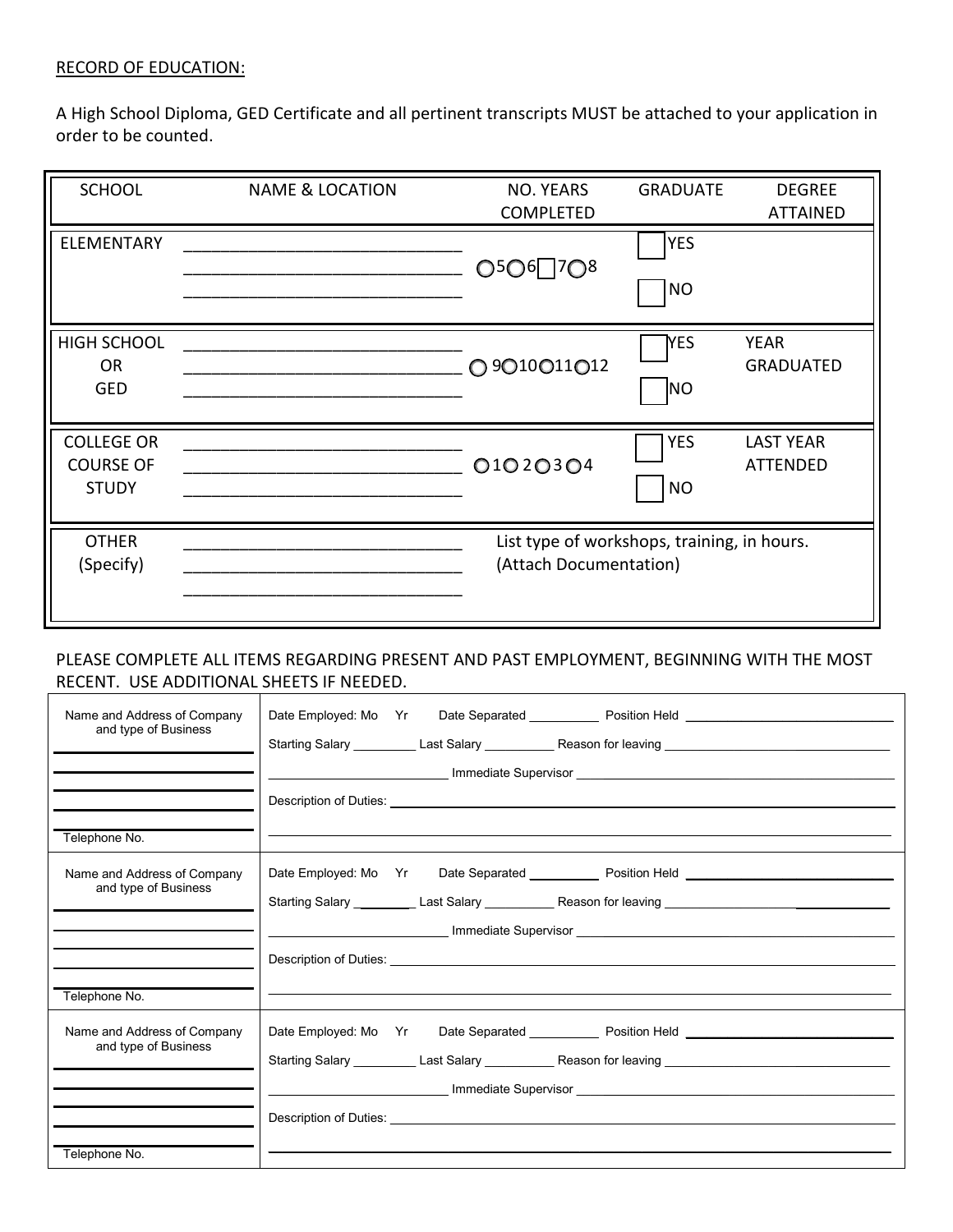PHYSICAL RECORD: Have you any defects in:

| HEARING: YES NO<br>HEARING: YES NO<br>SPEECH: YES NO                                                                                                                                                                                                                                                                   |
|------------------------------------------------------------------------------------------------------------------------------------------------------------------------------------------------------------------------------------------------------------------------------------------------------------------------|
| Do you have any physical defects/handicaps that would prevent you from working competently with three and<br>four year old children? TYES   NO                                                                                                                                                                         |
|                                                                                                                                                                                                                                                                                                                        |
| I can be reached at the following phone number to be contacted for my job interview: ____________________                                                                                                                                                                                                              |
| <b>CENTER VOLUNTEER WORK:</b>                                                                                                                                                                                                                                                                                          |
| Have you ever volunteered at one of our centers? $ $ YES NO If yes, please complete the following:                                                                                                                                                                                                                     |
|                                                                                                                                                                                                                                                                                                                        |
|                                                                                                                                                                                                                                                                                                                        |
|                                                                                                                                                                                                                                                                                                                        |
| Please attach documentation to verify all hours claimed or they will not be counted.                                                                                                                                                                                                                                   |
| REFERENCES: List the names of three people not related to you whom you have known at least one year.<br>Written references must be attached for all persons listed. References must be for the current year.<br>TELEPHONE NO.<br><b>NAME</b><br><b>ADDRESS</b><br>BRIEFLY EXPLAIN WHY YOU WANT TO WORK FOR HEAD START: |
|                                                                                                                                                                                                                                                                                                                        |
|                                                                                                                                                                                                                                                                                                                        |

My signature affixed to this application guarantees that all information is true and no pertinent facts have been omitted. I understand that any misrepresentation of the facts will result in my application being disregarded in being considered for employment with the Head Start Program.